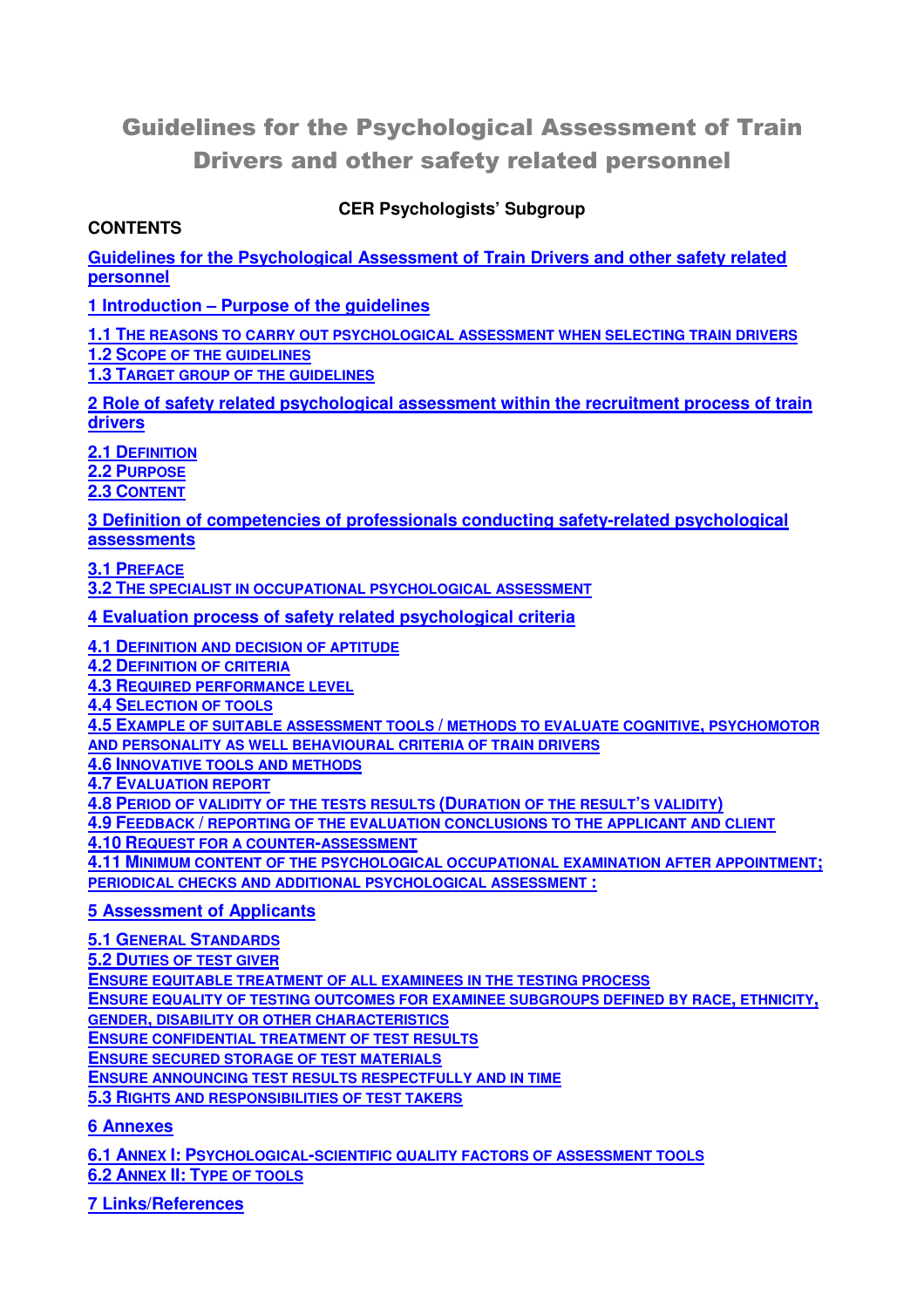#### **LEGAL TEXTS AND OTHER OFFICIAL DOCUMENTS AUTHOR REFERENCES AND FURTHER READING AUTHORS AND CONTRIBUTORS TO THE GUIDELINES**

# 1 Introduction – Purpose of the guidelines

## 1.1 The reasons to carry out psychological assessment when selecting train drivers

Psychological assessment methods are used to identify someone who has the appropriate knowledge, skills, and abilities to become a train driver. A rigorous selection process is important in ensuring a safe and effective railway service.

There is a long history that provides empirical evidence for the effectiveness of a psychological approach to assessment. Primarily this is because psychological assessment has the benefit of being an objective and scientific way to evaluate knowledge, skills, and abilities. In the safety critical role of train driving, it is important to consider the effect of employing someone that does not meet required standards.

A core requirement is to ensure that these methods are fair to all applicants and only discriminates on suitability for the role. The efficient use of an assessment process must take the following into consideration:

- fulfil the specific needs for safe operation according to national requirements for safety and psychological health;
- the company's need that this be done in an economic way.

## 1.2 Scope of the guidelines

This document covers the following aspects of train driver selection:

- competencies of people undertaking psychological assessment
- the role of safety related psychological assessment within the recruitment process
- the evaluation process for the safety related criteria:
	- o Definition of selection criteria
	- o Use of selection tools
	- o Assessment of applicants
	- $\circ$  The selection decisions
	- o Feedback to the applicant and client
- useful links and references

This document has the scope to improve a common frame of reference in psychological assessment to harmonise practices among European States. It's a part of Risk Management related to human factor and safety tasks.

## 1.3 Target group of the quidelines

These guidelines set out the requirements for the psychological assessment of train drivers to comply with the conditions of the European Directives 96/48/EC, 2001/16/EC, 2004/49/EC, 2004/50/EC, 2004/0048 (COD), the Driver Licence Directive 2007/59/EC.

The guidelines are relevant to those who are responsible for setting the arrangements for train driver selection and the thorough psychological principles can be used for guidance in the assessment of other safety related personnel (e.g., signallers, dispatchers …).

The guidance contained within this document is relevant to the selection of all train drivers belonging to the companies which are represented by the CER.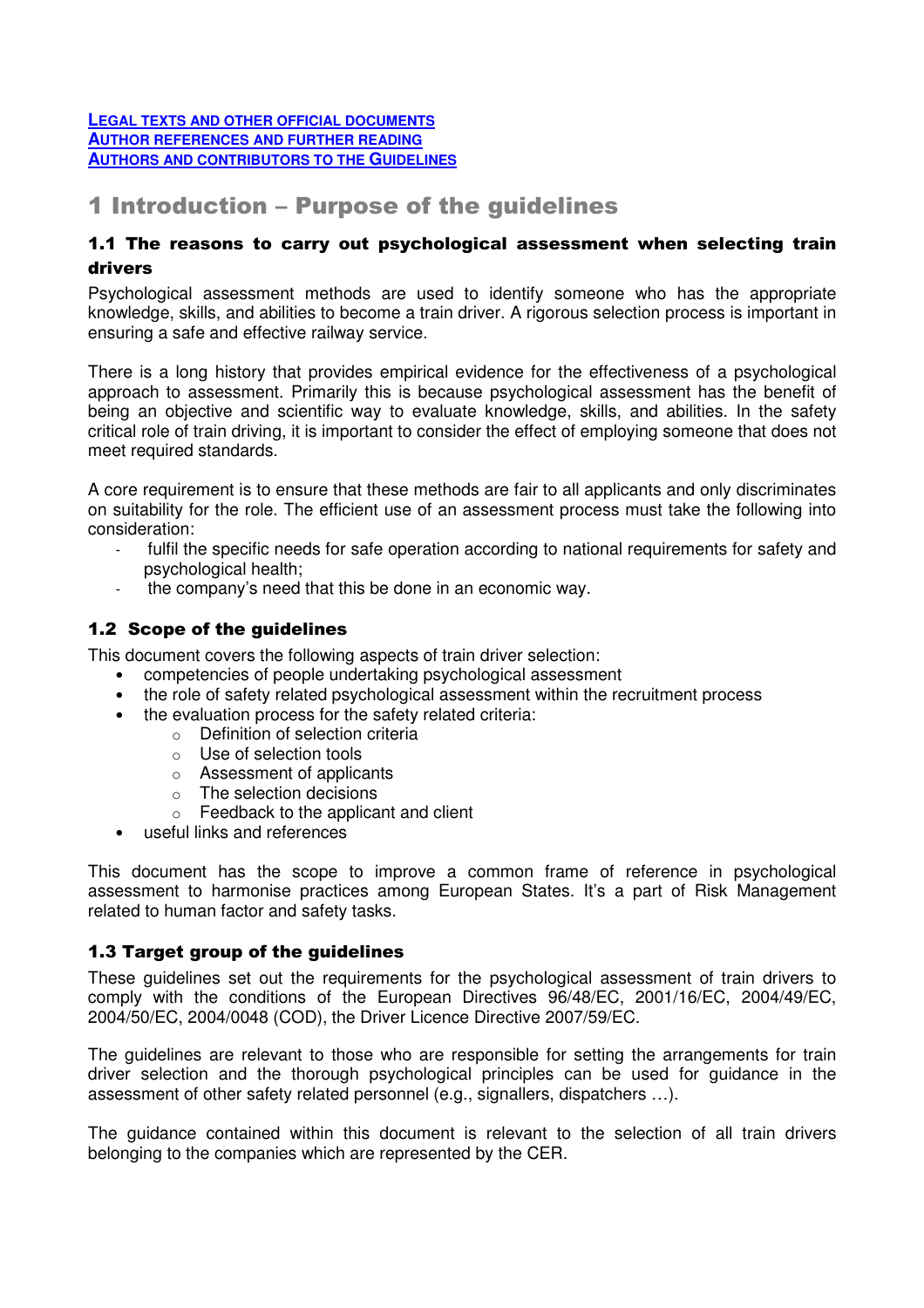# 2 Role of safety related psychological assessment within the recruitment process of train drivers

# 2.1 Definition

Train driver tasks are without doubt psychologically demanding.

The train driver needs to interact with incoming information, both auditive and visual stimuli, both from inside and outside the train cabin, discriminating and processing them, to prepare and drive the tractive unit, to take decisions whilst respecting procedures.

Human reliability is therefore one of the safety critical aspects within the railways. The interaction with rail traffic rules, the technical safety equipment and safety management makes up the blend of safety risk factors. Human reliability depends on many factors, one of them being recruitment of train drivers who have the required cognitive, psychomotor and behavioural abilities.

Psychological assessment within the recruitment process of train drivers is a **part of general working ability assessment** that includes, besides the psychological one, all other kinds of abilities (physical, technical, special etc.). Assessment of the psychical status (status praesens psychicus) within the physical examination (if practised) does not replace safety related psychological assessment within the recruitment process of train drivers. Safety related psychological assessment tries to find out if the psychological **criteria required for the position of train driver are satisfied.** 

## 2.2 Purpose

From the point of view of the competence to work as a train driver, psychological ability is understood as an integral, dynamic unit of personality abilities. These capabilities are set and recognized according to job demands, imposing requirements onto applicants' skills and characteristics.

The psychological assessment is provided as grounds for both operational **abilities for the train driver position** and **onward professional development** and placement within the company. The aim is to estimate the reliability of assessed persons with utmost precision. Only the thorough study of human resources characteristics (besides physical, technical, etc) can take effect as **accident prevention**. Data, gathered by safety related psychological assessment may work as a good and useful indicator of train driver's future behaviour in real traffic service.

# 2.3 Content

Psychological assessment focuses on psychometric criteria, cognitive qualities, on personality and behaviour. For each of these characteristics a **wide range of psychological assessment tools is used** to estimate safety related performance. Assessment tools which are used need to be related to the requirements of the job of a train driver.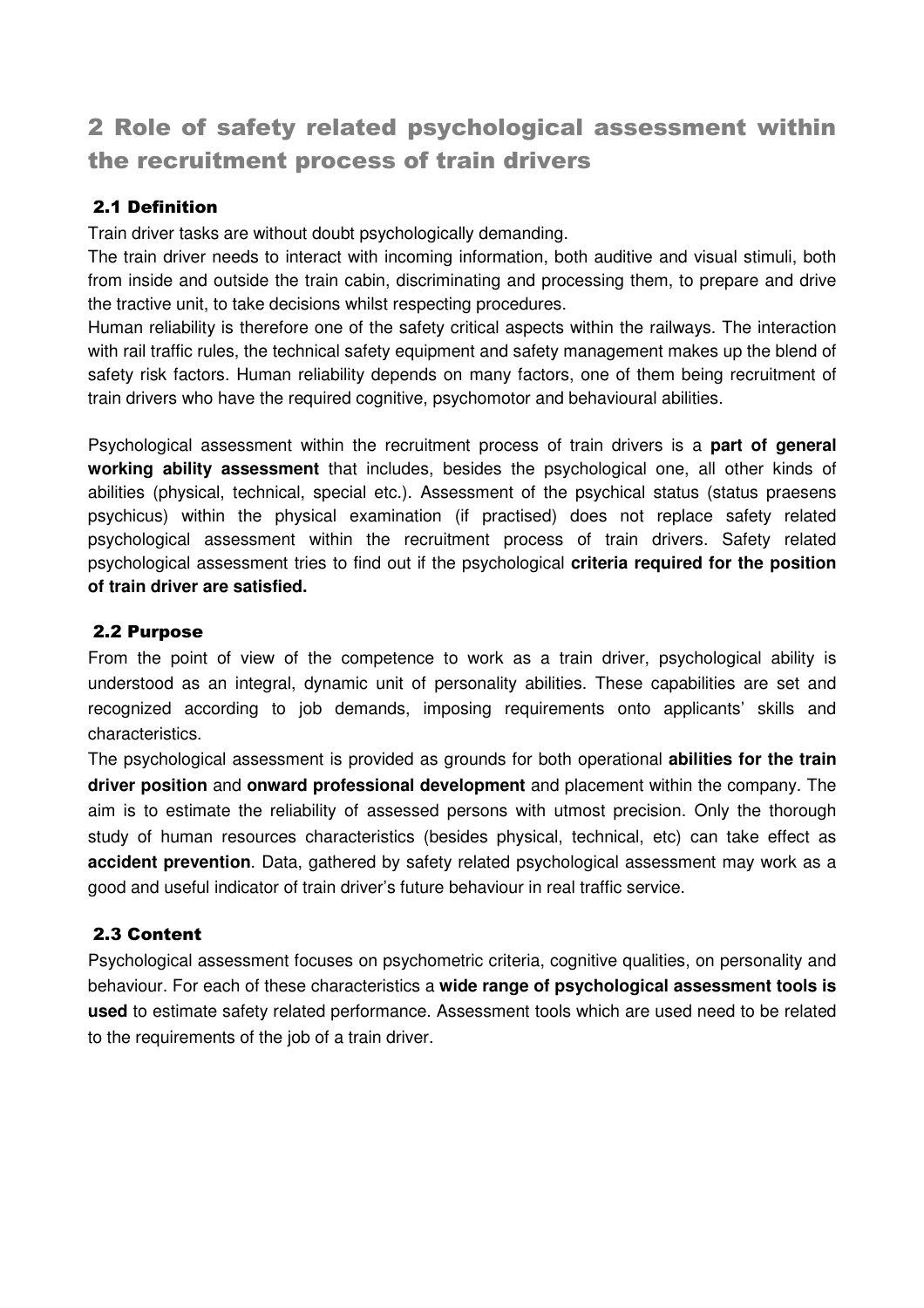# 3 Definition of competencies of professionals conducting safety-related psychological assessments

# 3.1 Preface

Across European railway structures, tasks comparison\* undertaken shows the different roles and professional competencies, in compliance with the rules and practices of each country.

 At the same time, safety related psychological assessment sets out a common frame of reference as pertains to the level of responsibility and qualification of persons managing the assessment.

\*Tasks comparison refers to the work done during CER Railway Psychologists' Subgroup meetings and has congruency with international guidelines on tests.

## 3.2 The specialist in occupational psychological assessment

In reference to Directive 2007/59/EC chapter 11.3, psychologists or medical doctors have to be accredited or recognized in accordance with Article 20.

In order to refine the criteria for approval, the evaluators involved in occupational psychological examinations, and following the TSI model on this issue, the CER Psychologists' Subgroup recommends:

- the application of national laws regarding the evaluators' respective professions, and
- that the evaluators have:
	- the expertise and experience required to practice in occupational psychology;
	- knowledge of work hazards and of the railway environment;
	- understanding of how measures intended to eliminate or reduce the risks from those hazards could be affected by lack of occupational psychological fitness.

These professionals determine the assessment contents, the choice of the psychological tools, the procedure of standardization, evaluation and judgment, are able in training and guidance of other personnel involved in examination, likewise can administer and interpret psychological tools.

#### **Knowledge and qualifications required:**

- Methods of job description and job analysis.
- Methods of personnel selection
- A range of relevant assessment tools
- Compliance with the ethical code of conduct as outlined in the relevant professional psychological body within the respective country
- Compliance with the rules and national laws of the respective country
- Psychometric principles and procedures of descriptive and inference statistics
- Technical requirements of tests (reliability, validity, standardization, etc.)
- Theories and techniques on aptitude and personality tests
- Guidelines on computer based tests
- Principles and techniques of the occupational interview
- How to carry out validity and reliability studies
- Principles to train assessors and technicians
- Railway environment and safety tasks
- Procedures for appeals and re-assessment of applicants

Typically, this person will be an experienced occupational psychologist (based on the description of specialist test user, EFPA), who has specialized in the use of psychological assessment tools and will have completed a number of training courses related to a variety of different types of assessment tools.

The specialist in occupational psychological assessment has the responsibility (or can delegate this responsibility) for the evaluation decision, and can delegate particular tasks to trained and/or supervised practitioners in a clearly defined frame.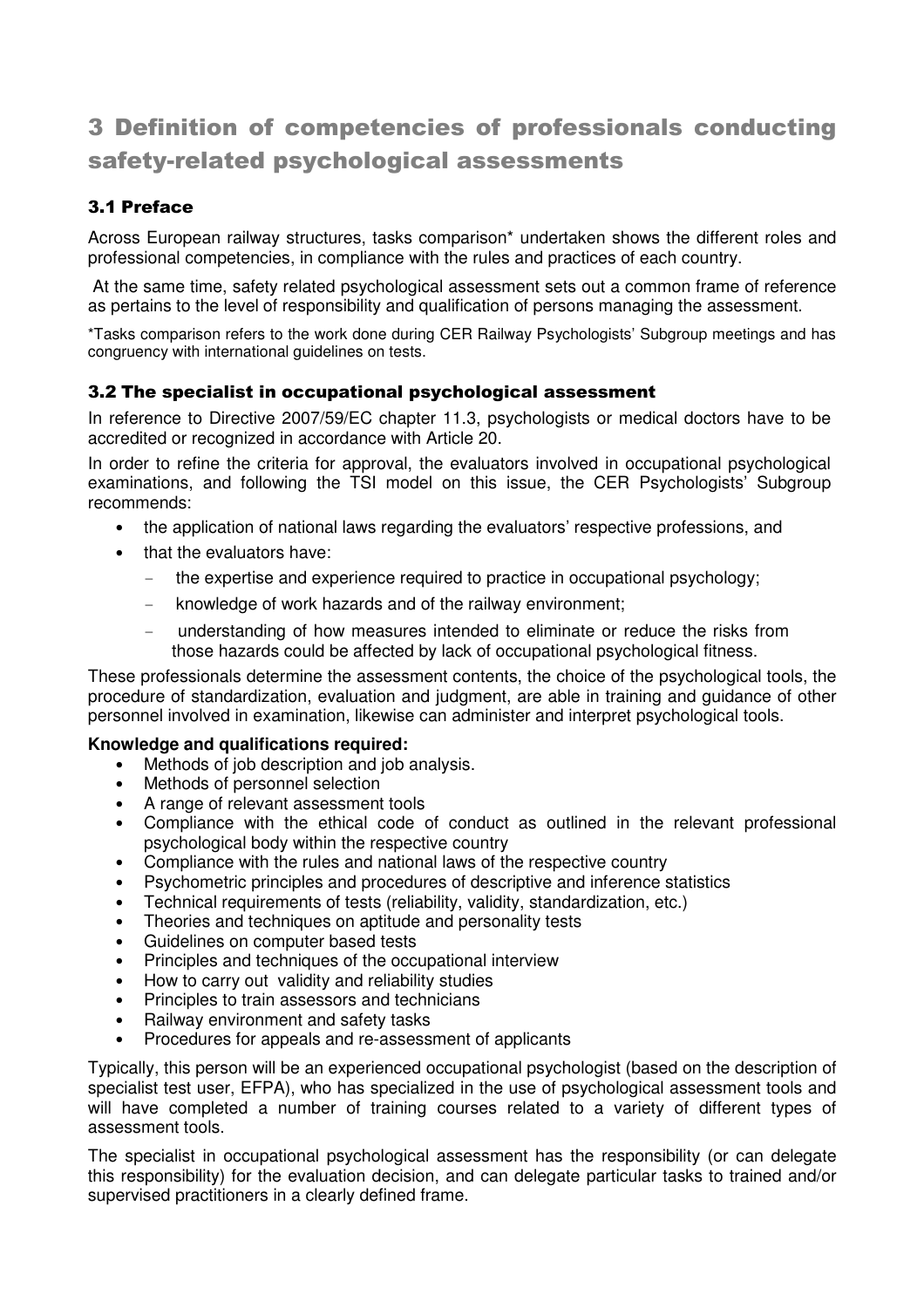According to the rules and practices of the country in which the railway undertaking or infrastructure manager is licensed or registered, these practitioners may come from related professions, provided that they have acquired the necessary additional psychological knowledge and skills through their professional practice in railway assessment. They must be able to provide expert evidence in court cases.

# 4 Evaluation process of safety related psychological criteria

#### 4.1 Definition and decision of aptitude

Psychological aptitude or "fitness" bears upon the domains of psychomotor and cognitive capabilities and of behaviour in stress situations (see below - the definition of critieria 4.2). The **requirements in each of these domains must be met.** 

The limit values between "fit" and "unfit" / able-unable / are so defined that, if the minimum requirements for one or more of the required domains are not met, the safety of trains in traffic is no longer sufficiently guaranteed and the **applicant is considered unfit**. Thus,

- **Fit** means that the minimum psychological requirements are met, namely in the three domains psychomotor skills, cognitive capabilities and stress behaviour – which are determinative of safety and detectable by a psychological diagnosis.
- **Unfit** means that the minimum requirements are not met.

#### **Restrictions or conditions could be used.**

#### 4.2 Definition of criteria

According to chapter 2.2 of Annex II of the Directive 2007/59/EC, "the examination must assess that the applicant driver has no established occupational psychological deficiencies, particularly in operational aptitudes or any relevant personality factors".

Therefore, the CER Psychologists' Subgroup recommends that evaluators have to assess behaviour and personality factors, psychomotor, and cognitive criteria. This evaluation will lead to an interpretation and become an integrated whole, the end product beeing an integrated assessment of the individual in an occupational evaluation setting. This evaluation is used to determine the candidate's capability (performance in the train driver role) and to avoid established psychological deficiencies which are likely to interfere with safe performance and occupational psychological fitness.

Relevant factors and criteria required to assess train driver applicants are defined below (in reference to the relevant TSI, 2006/920/EC ) :

#### Behaviour and Personality

- Self control (the ability to keep the same level of performance when exposed to stressful events);
- Behavioral reliability (enforcement of safety procedures and rules);
- Conscientiousness (care for one's own safety performance);
- Autonomy (the ability to work in an independent manner).

Psychomotor

- Speed of reaction (quick and adequate response to simple and complex visual and acoustic stimuli) and the associated quality of performance;
- Gestured coordination (appropriate and controlled movements in response to any complex stimuli).

**Cognitive** 

- Attention (active perception and acknowledgment of stimuli and information)
- Concentration (the ability to receive and manage selected stimuli under time pressure)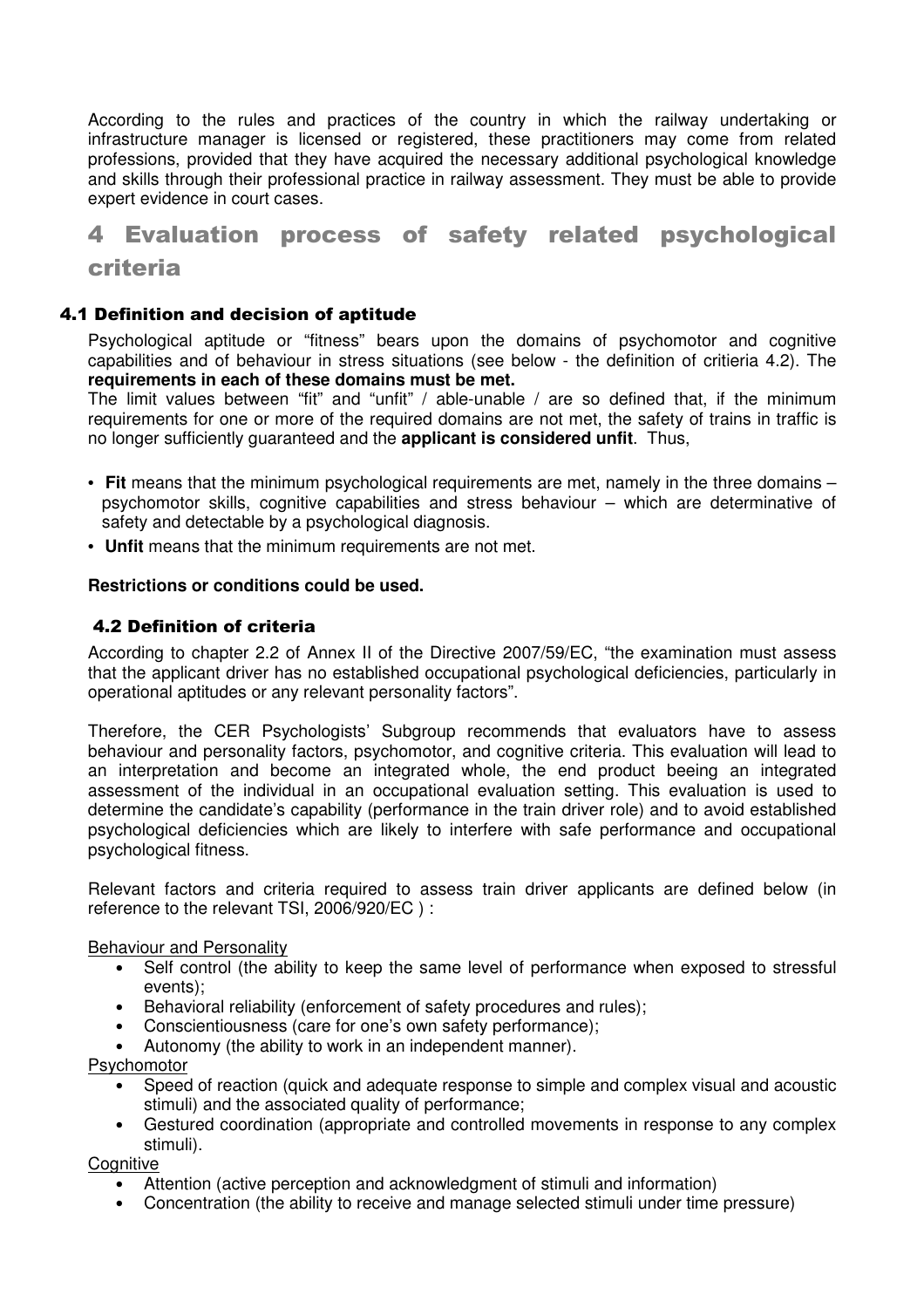- Perceptive capability (to be able to maintain in memory a flash presentation of visual complex stimuli);
- Reasoning (the ability to manage perceptive and verbal information to deduce conclusions);
- Memory (ability to stock numerical and verbal information during a short time and after a distraction);
- Communication (the ability to produce a clear and precise message aimed at a well defined goal).

If the evaluator omits any of the above, the respective decision must be justified and documented.

## 4.3 Required performance level

The CER Psychologists' Subgroup recommends that the required performance levels adapted for categories A and B of train drivers (Directive 2007/59/EC, chapter II, Article 4, paragraph 3) have to be defined in a transparent system which includes:

- a) defining factors and criteria as indicated in points 4.1 and 4.2.
- b) defining performance levels for each psychomotor, cognitive and behavioural criteria as well as personality factors to avoid established psychological deficiencies which are likely to interfere with safe performance and occupational psychological fitness.

According to psychological scientific literature, thresholds of performance levels have to be established depending on the chosen methods and procedures, because evaluation score depends on the chosen tools (e.g. test or interview), the contents evaluated, the sample used in standardised tools, etc.

# 4.4 Selection of tools

The CER Psychologists' Subgroup recommends that the evaluation must only include assessment tools that are based on psychological and scientific principles (objectivity, reliability, validity). These must be designed to assess the necessary selection criteria and factors mentionned in point 4.1.

For example, the CER Psychologists' Subgroup can recommend the following methods used to assess train drivers, providing they meet scientifically-based standards :

- Computer-based (or other) intelligence tests and specific aptitude tests;
- Structured interviews:
- Personality Inventories:
- Simulations of job-related tasks.

# 4.5 Example of suitable assessment tools / methods to evaluate cognitive, psychomotor and personality as well behavioural criteria of train drivers

The selection of assessment tools / methods is made by the contractor, who is responsible for testing. It should be based on current data relating to validity, reliability and objectivity of assessment tools / methods (see annex 6.1 for more details). This responsibility cannot be delegated. Suitable assessment tools / methods are listed below:

| <b>Criteria</b>          | <b>Definition</b>                                                                                  | <b>Suitable assessment</b><br>tools / methods |
|--------------------------|----------------------------------------------------------------------------------------------------|-----------------------------------------------|
| Speed of reaction        | quick and adequate response to<br>simple and complex visual and tests.<br>acoustic stimuli         | Computer-based<br>motor                       |
| Gestured<br>coordination | controlled  <br>appropriate<br>and<br>movements in response<br>to any<br>complex stimuli situation | Computer-based<br>motor<br>test.              |
| Attention                | active<br>perception<br>acknowledgment of stimuli<br>information                                   | and   Computer-based sensory<br>and $ $ test. |
| Concentration            | ability<br>receive<br>manage<br>and<br>to<br>selected stimuli under time pressure                  | Computer-based sensory<br>test.               |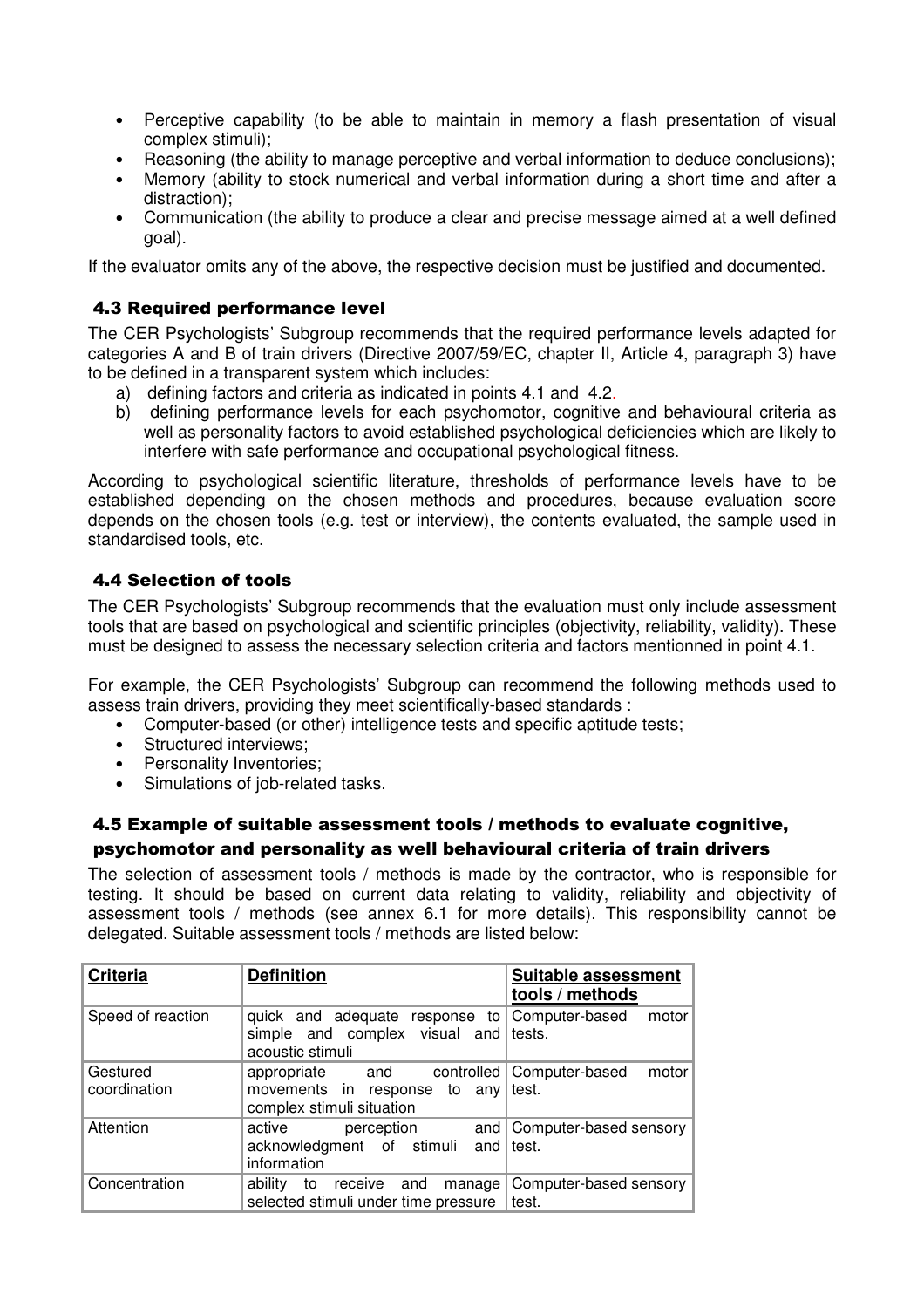| Perceptive capability  | to be able to maintain in memory a Computer-based sensory<br>of<br>presentation<br>visual I test.<br>speed<br>complex stimuli |                                                       |
|------------------------|-------------------------------------------------------------------------------------------------------------------------------|-------------------------------------------------------|
| Reasoning              | ability to manage perceptive and<br>verbal information in order to deduce<br>or infer                                         | Computer-based or<br>paper and pencil mental<br>test. |
| Memory                 | ability to mentally maintain, for a<br>short time, numeric and verbal<br>information after a distraction                      | Computer-based or<br>paper and pencil mental<br>test. |
| Communication          | ability to produce a clear and precise<br>message turned to a well defined<br>aim                                             | Computer-based mental<br>test,<br>interview.          |
| Self control           | capability to keep the same level of<br>performance when<br>exposed<br>to<br>stressful events                                 | Interview,<br>Personality inventory.                  |
| Behavioral reliability | enforcement of safety procedures<br>and rules                                                                                 | Interview,<br>Personality inventory.                  |
| Conscientiousness      | care for own safety performance                                                                                               | Interview,<br>Personality inventory.                  |
| Autonomy               | ability to work in an independent<br>manner                                                                                   | Interview,<br>Personality inventory.                  |

On average an occupational psychological assessment lasts 4 hours.

## 4.6 Innovative tools and methods

In case of use of innovative tools and methods the specialists in psychological assessment must sustain them by scientific psychological principles and studies.

These new tools and methods have congruency with the ethical principles and rules of the country in which they are working.

Assessors and technicians are provided with training on these.

## 4.7 Evaluation report

The CER Psychologists' Subgroup recommends that the evaluators who manage the assessment have to indicate in a document the criteria and their performance level. This document would contain the following points:

- the setting and personnel involved in psychological assessment:
- the list of the relevant factors and criteria (see 4.1 and 4.2);
- the list of the omitted relevant factors and criteria (see 4.1 and 4.2) and the reasons for the omission;
- the tools used to evaluate the relevant factors and criteria (see 4.3, e.g. tests, structured interview, observation on professional training by trained assessors);
- the rules by which the safety aptitude decision is taken (see 4.3,  $a/b$ );
- the followed procedure (e.g. inclusion of results in other reports, data storage, etc.);

# 4.8 Period of validity of the tests results (Duration of the result's validity)

The results of the occupational psychological evaluation remains valid for 5 years, as long as training is not completed, and as long as the driver keeps his/ her licence.

In other words, it particularly means that when persons begin the training, the latest successful occupational psychological evaluation may not date back to more than 5 years. If, during this period, significant changes have taken place within the train driver role (e.g. job evolution such as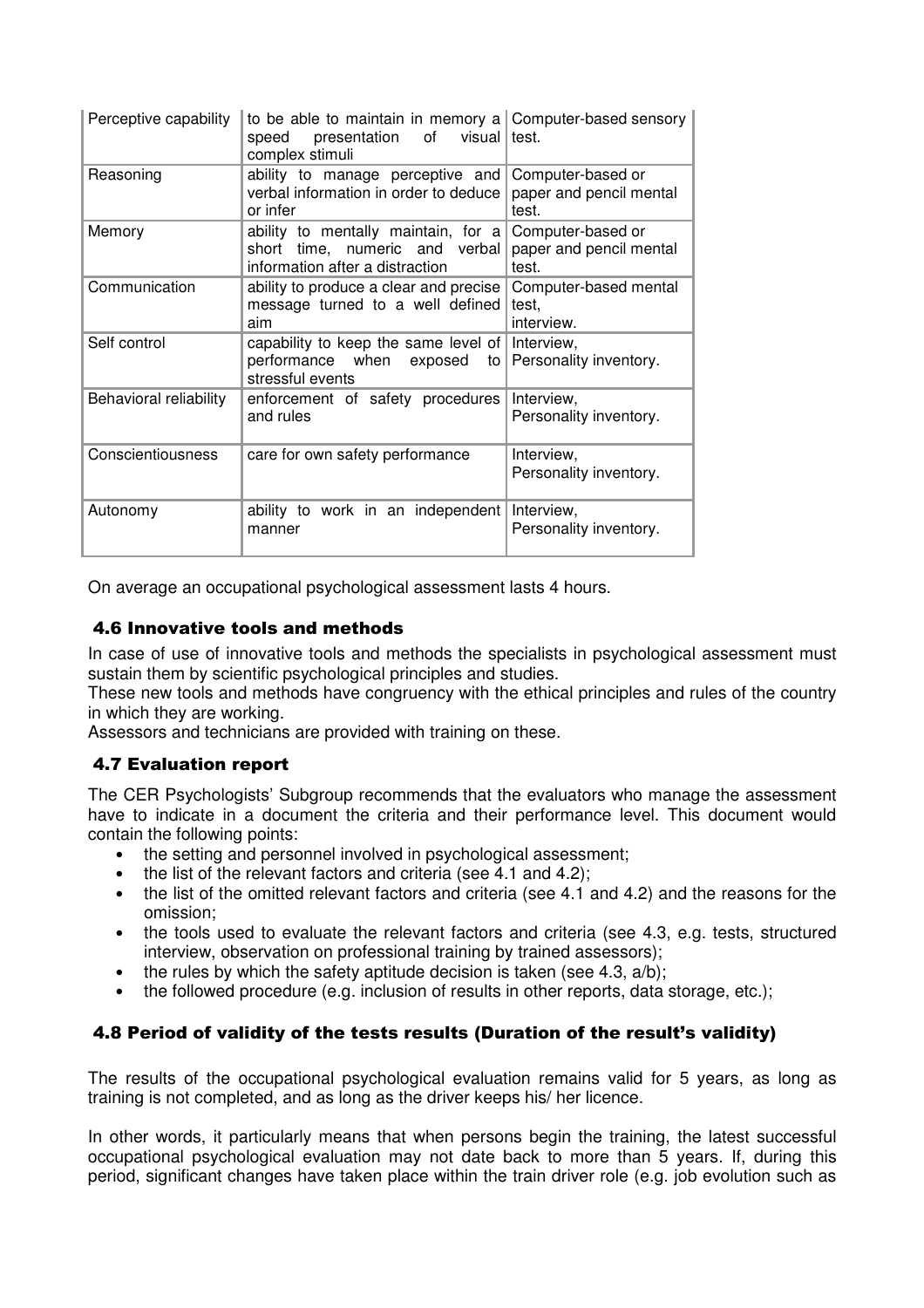technological change) leading to a significant change in the evaluated factors and criteria or a significant life event occurs, then a re-assessment is recommended.

A train driver applicant who fails an occupational psychological evaluation must wait at least 6 months before undergoing a re-assessment.

# 4.9 Feedback / reporting of the evaluation conclusions to the applicant and client

The evaluation conclusions are communicated to the applicant and to the requester and the conclusion is expressed clearly by the ratings "fit" or "unfit".

The conclusion must be presented in a way that gives every guarantee as to non-discrimination and confidentiality.

#### 4.10 Request for a counter-assessment

An assessment may be appealed following delivery of the conclusion (the exact limit must be according to the national law and practices of the companies).

In case of re-evaluation the applicant's entire assessment file must go to the new examiner.

# 4.11 Minimum content of the psychological occupational examination after appointment; periodical checks and additional psychological assessment :

As required in Chapter IV of Directive 2007/59/EC, Article 16 periodic checks, "In order for a licence to remain valid, its holder shall undergo periodic examinations and/or tests relating to the requirements referred to in Article 11(2) [physical fitness] and 11(3) [occupational psychological fitness].

With regard to medical requirements, the minimum frequency shall be observed in accordance with the provisions of section 3.1 of Annex II".

The CER Psychologist's Subgroup would like to highlight that in the section 3.1 of Annex II, there is no mention of the frequency and the content of the periodical occupational psychological checks.

• For economical reasons, and on the basis of the practice and experience of the european railway undertakings' specialists, the CER Psychologist's Subgroup recommends that, if there are no reasonable grounds for doubting the psychological fitness of a train driver, then there is no need for a periodical occupational psychological examination. On the contrary, especially after an incident or accident caused by human error on the part of the individual, an additional psychological assessment is recommended. In addition, the CER Psychologists' Subgroup recommends, in the particular case of staff who, while performing the task of driving a train, are affected by traumatising accidents having caused death or serious injuries of persons, shall be subject to appropriate care by the employer. (TSI, 4.7.6.6 Trauma counselling).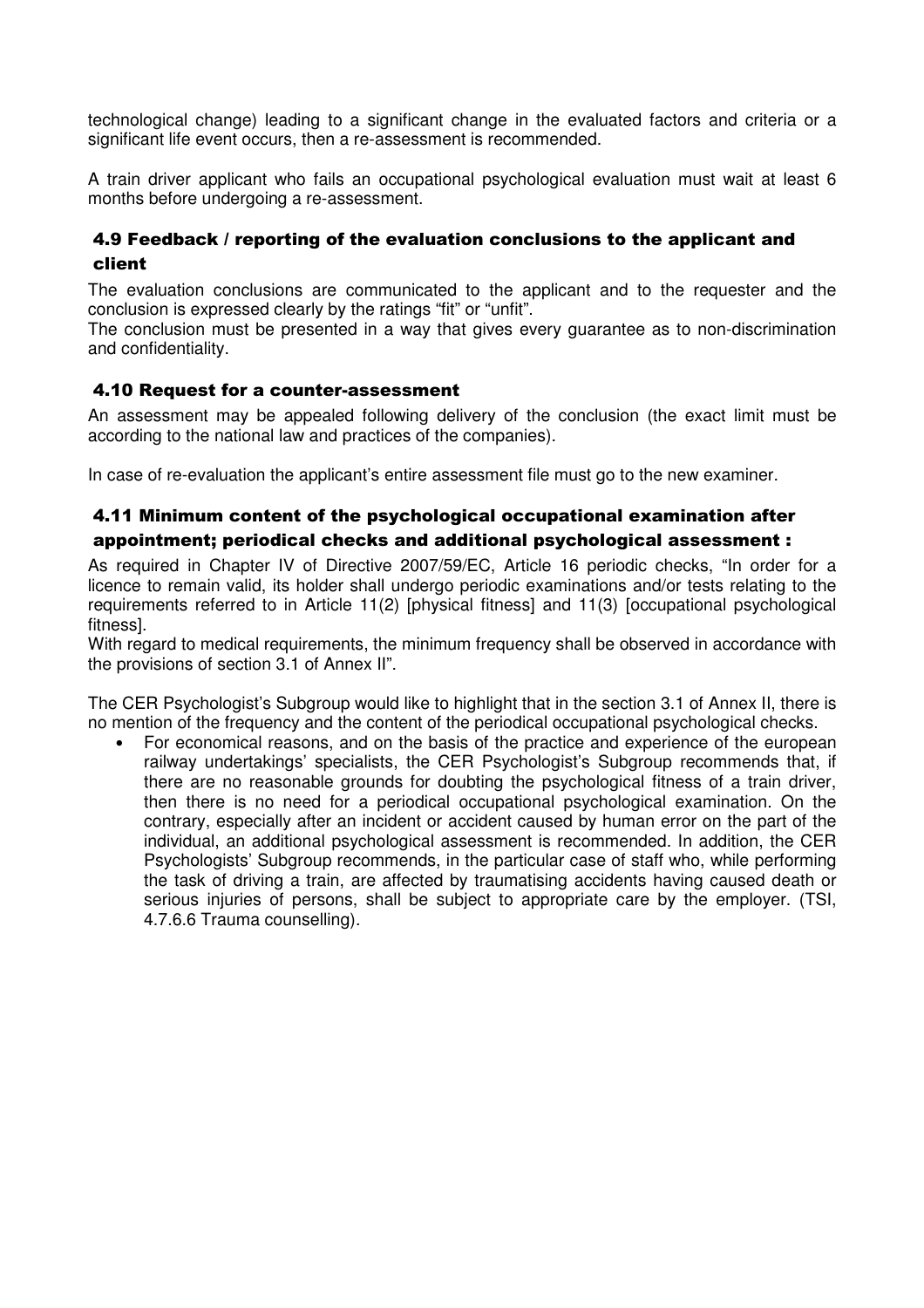# 5 Assessment of Applicants

## 5.1 General Standards

Actors in the psychological assessment field should behave according to the ethical principles of the European Federation of Psychologist's Association (see references).

# 5.2 Duties of test giver

#### **Ensure equitable treatment of all examinees in the testing process**

All examinees must be given the same opportunity to demonstrate their competence on the construct(s) the test is intended to measure, which implies:

- I. Standardized testing conditions (test administration, scoring and reporting) and use of (semi- )structured interviews;
- II. Equal opportunity to become familiar with the tests.

#### **Ensure equality of testing outcomes for examinee subgroups defined by race, ethnicity, gender, disability or other characteristics**

In testing applications where the level of linguistic or reading ability is not part of the construct of interest, the linguistic or reading demands of the test should be kept to the minimum necessary for the valid assessment of the intended construct.

Where effective job performance requires the ability to communicate in the language of the test, persons who do not have adequate proficiency in that language may perform poorly on the test, on the job, or both. In that case, the tests, used for prediction of future job performance appropriately would be administered in the language of the job, as long as the language level needed for the test did not exceed the level needed to meet requirements of the job of a train driver.

In case of clear evidence, that a tested person has serious difficulties with handling the computer, the goal is still to view, if the tested person has the wanted competencies, thus use of other additional tools or alternative psychological methods is possible (eg. Paper and pencil test, qualitative assessment of the performance).

#### **Ensure confidential treatment of test results**

Specify who will have access to results and define levels of confidentiality and limit access to results to those with a right to know.

Explain levels of confidentiality to individuals before tests are administered and obtain the relevant consents before releasing results to others.

If results are used for research use, development of norms or other statistical purposes, remove names and other personal identifiers from databases of results that are archived.

#### **Ensure secured storage of test materials**

Ensure secure storage of, and control access to, test materials.

Respect copyright law and agreements that exist with respect to a test including any prohibitions on the copying or transmission of materials in electronic or other forms to other people, whether qualified or otherwise.

Establish clear guidelines as to how long test data are to be kept on file.

#### **Ensure announcing test results respectfully and in time**

Test results should be announced in a defined time limit. When these are expected to be delayed, the test taker should be notified and the reason given.

The results and its implication must be announced in a respectful way and in such a language that it is comprehensible to the test taker.

## 5.3 Rights and responsibilities of test takers

All tested persons have the right to be informed properly and uniformly about the place, date and exact time of the examination, and what to take with them (glasses, calculator,…).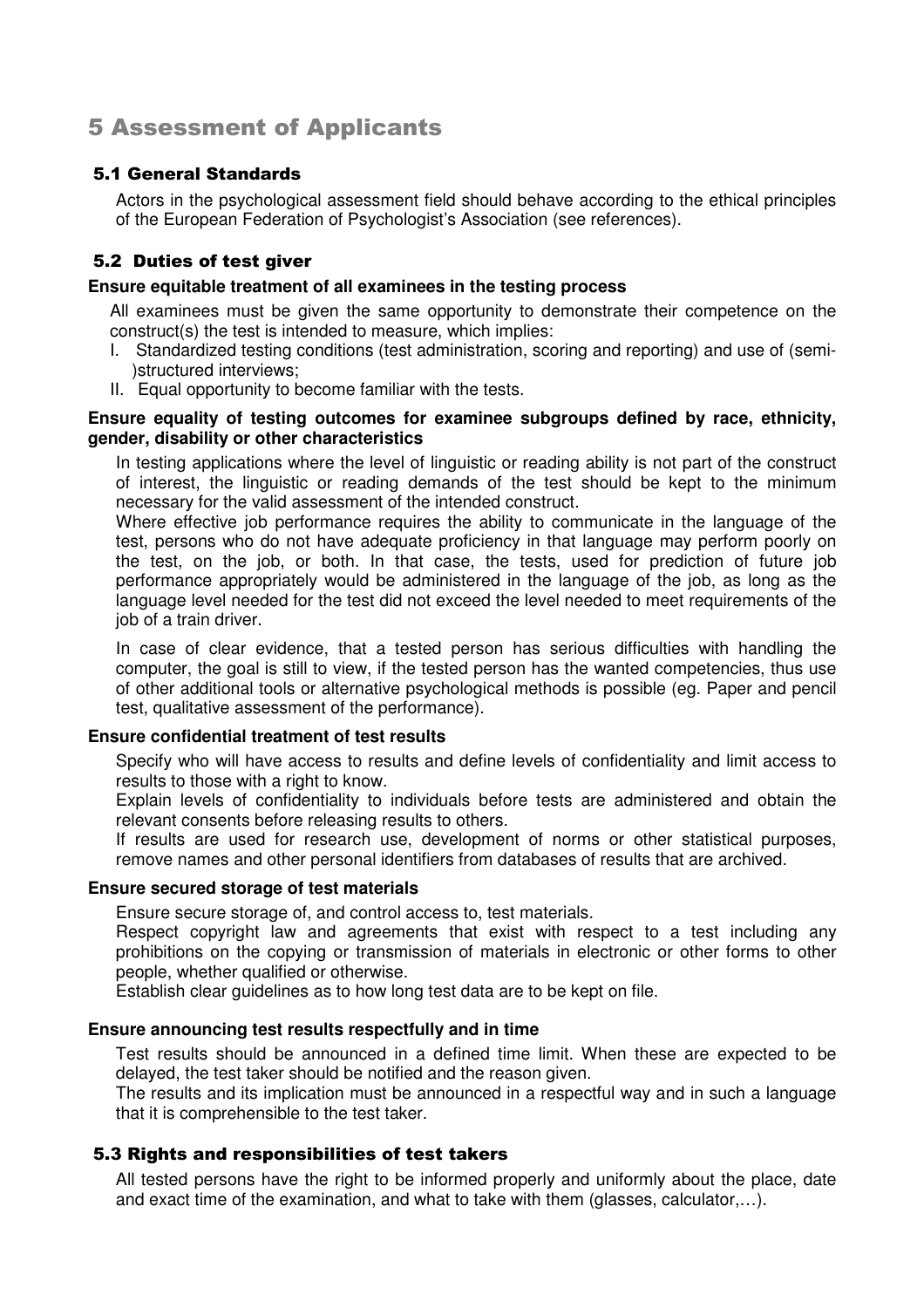In advance of testing, the test taker is informed about test's content and purposes, helpful materials, ethical principles, his/ her rights and the confidentiality of the results. The test taker is invited to ask questions in case of any obscurities.

All participants are requested to follow the instructions of the test administrator. They are informed about the consequences of possible unfair working, which can result in sanctions (e.g. exclusion from testing or other).

Test takers need to represent themselves honestly in the test and inform appropriate persons if they believe the test results do not adequately reflect them.

Test takers may not interfere with the performance of other test takers.

Before testing, participants need to fill out a statement form, where he/ she declares that he/ she is fully able to undergo psychological examination (not psychically and mentally exhausted, not under the influence of alcohol, medicines or of any other substance affecting cognition, not extremely distempered, not ill or diseased, ...). If the test taker is not able to sign this declaration for any reason from the list above, another time of examination will be agreed.

The complete assessment results should be provided to the selection decision makers on a confidential basis, consistent with legal and ethical considerations. In this case test takers or the legal representative have the right to obtain copies of all these documents. The participants have to be informed who will access the results. If another third party makes a request for information the test taker must give their consent.

If the test taker was found to be unfit, there is a right to make an appeal and he/ she may be permitted to undergo a new psychological examination.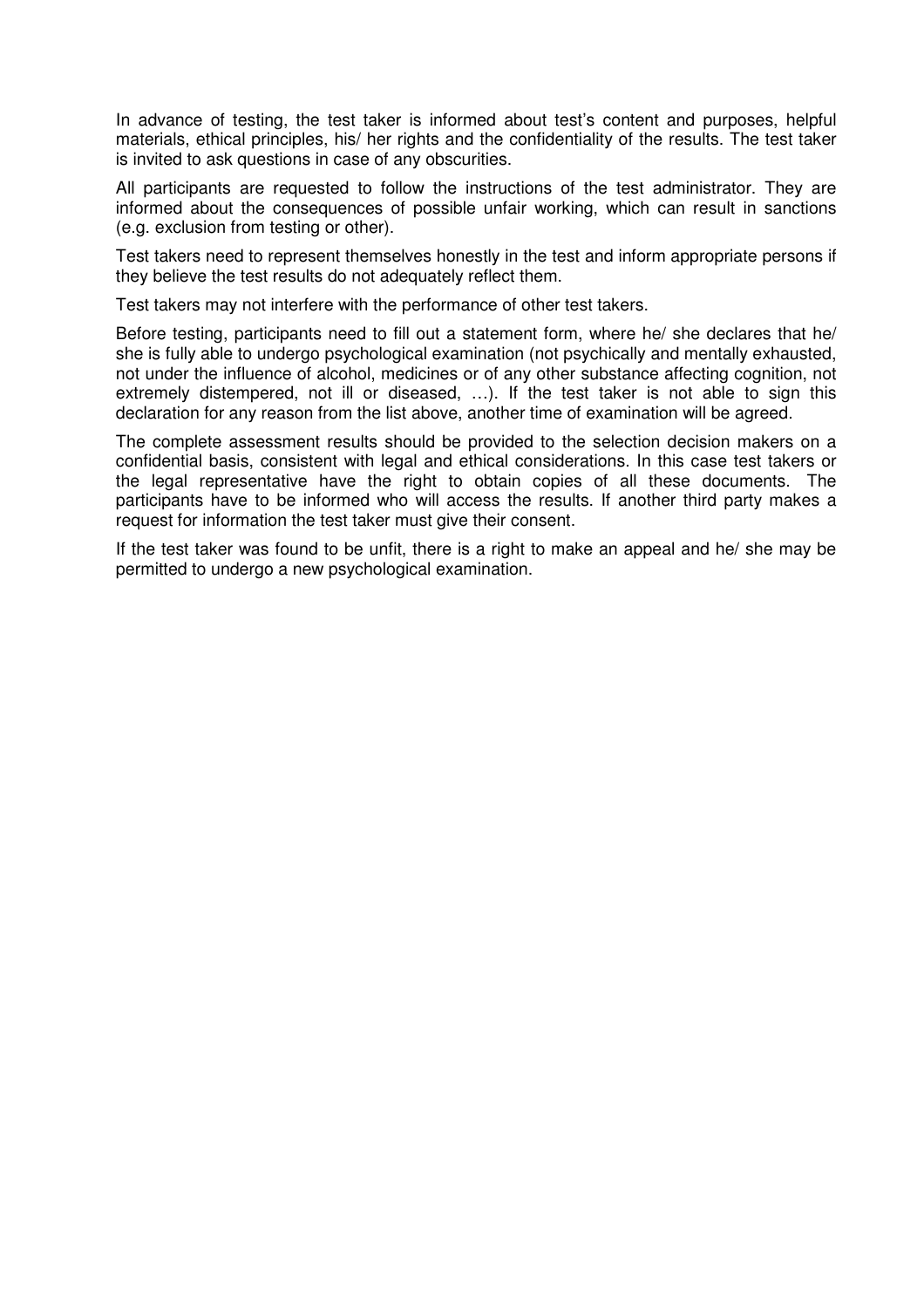# 6 Annexes

#### 6.1 Annex I: Psychological-scientific quality factors of assessment tools

- **Objectivity:** The decision that has to be made by the assessor should be based on several, weighted, objective criteria that are defined in terms of measurements or quantifiable, observable, verifiable actions. Each assessor needs to be aware of, and try to avoid, possible perceptive biases (for instance: stereotypes, first impressions, halo effect, self-fulfilling prophecy). (APA, 1999.)
- **Reliability**: Reliability refers to the consistency of measurements, e.g., when the testing procedure is repeated on a population of individuals or groups under similar conditions. Reliability data should be provided for the different relevant populations (APA, 1999). Based on the current scientific standards that rely on the acquired knowledge in psychology, a good-quality assessment method must have a degree of reliability greater than 0.80 or better, 0.9, which means an explained variance of 64% and 81% respectively.
- **Validity**: Does the test measure what it is intended to measure? Validity could be defined as "the quality of an assessment procedure in meeting its measurement objectives" (Lieury, 1997). Based on the current scientific standards that rely on the acquired knowledge in psychology, a good-quality assessment method must have a degree of validity greater than 0.30.

Further quality standards are: standardization, economy, utility as well as reasonability, possibility to fake and fairness (Lienert & Raatz, 1994; Testkuratorium, 1986).

The most used assessment techniques aren't always those that give the best results. The table below shows the validity of different tests and evaluation methods as judged by their actual occupational success. A validity of 1.00 corresponds to a perfect (100%) prediction of the applicant's professional success.

| Instrument / Method / Source           | <b>Predictive Validity</b> |
|----------------------------------------|----------------------------|
| Applicant's age                        | $-0.01$                    |
| Graphology                             | 0.02                       |
| Astrology                              | 0.00                       |
| Marks during training                  | $0.00 - 0.25$              |
| Time in training                       | 0.10                       |
| Personal interests                     | $0.03 - 0.15$              |
| Hiring interview                       | $0.14 - 0.62$              |
| References (previous experience)       | $0.17 - 0.26$              |
| Number of years of previous experience | 0.18                       |
| Analysis of applicant's file           | $0.18 - 0.26$              |
| Intelligence tests                     | $0.20 - 0.51$              |
| Personality inventory                  | $0.08 - 0.41$              |
| <b>Biographical questionnaires</b>     | $0.24 - 0.38$              |
| <b>Assessment Centre</b>               | $0.24 - 0.63$              |
| <b>Trial period</b>                    | 0.44                       |
| Tests of occupational knowledge        | 0.48                       |
| Simulations of job-related tasks       | 0.54                       |

Table 1: Summary of meta-analyses of the validity of assessment methods (Cook, 1993)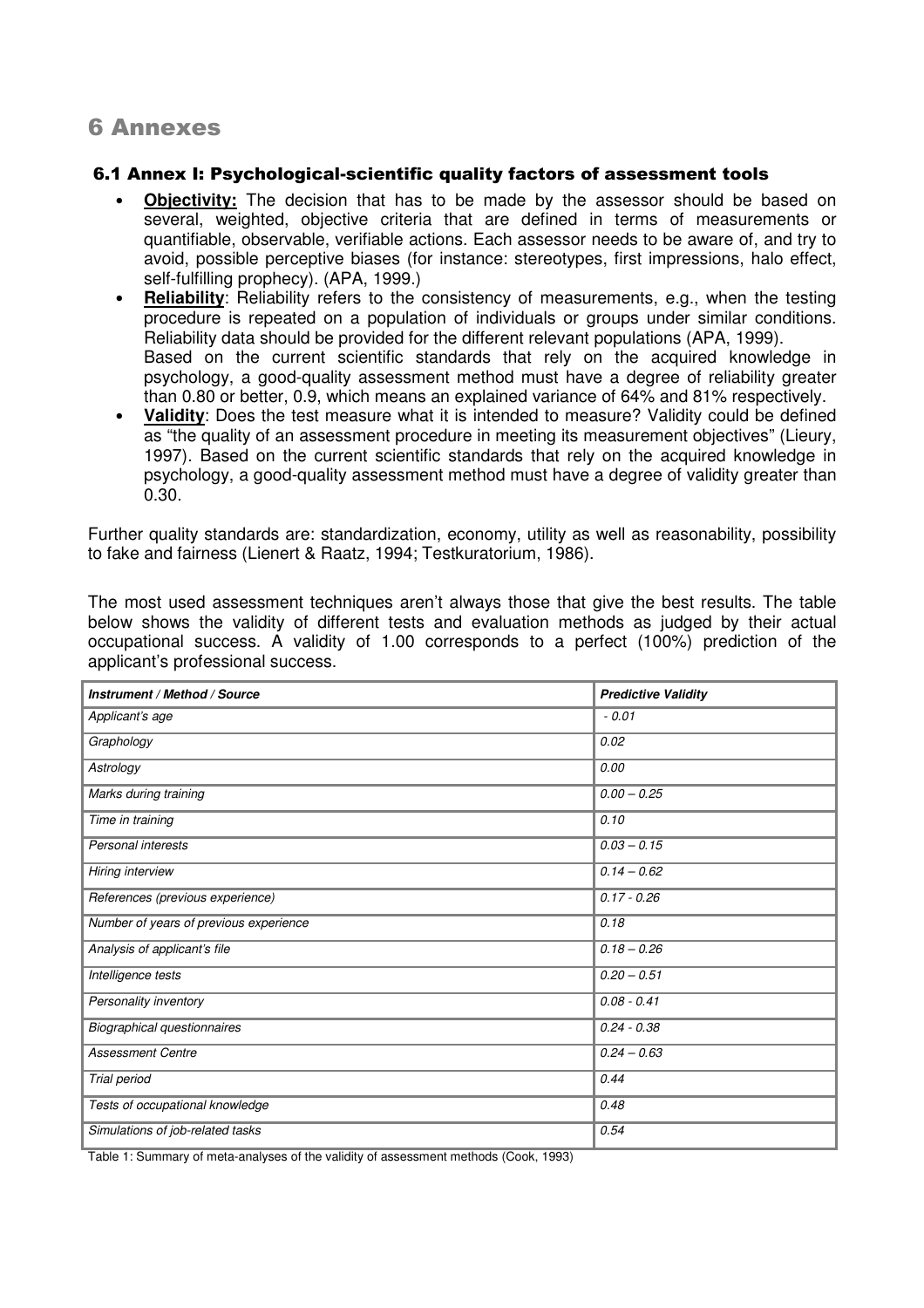# 6.2 Annex II: Type of tools

# **Aptitude and Capability Tests**

Based on Gangloff's (1993) classification, we can distinguish three general types of aptitude tests: motor tests, sensory tests and mental tests:

• **Motor tests** are in principle instrumental and serve to measure various aspects of locomotion such as dexterity or speed of movement.

• **Sensory tests**, essentially auditive and visual, serve to determine the perceived intensity of two sounds, their tonal pitch, their duration, or otherwise the visual acuity and colour perception of subjects. During sensory motor tests, the fact that response time is measured pushes the subject to react as quickly as possible to a sensation.

• **Mental tests** call up the perceptual capabilities and higher intellectual functions. For example, in the area of visual perception, they measure the aptitude to accurately perceive spatial configurations and compare them with each other, the aptitude to not be disturbed by the orientations in which a spatial structure is represented, or the aptitude to represent an object to oneself in a three-dimensional space, or yet again to memorise space structures. The measurement of quickness of perception relates to the aptitude to find a given configuration hidden amidst a complex configuration. In the auditory domain, the mental tests measure, for example, the aptitude for auditory resistance (resistance to words' distortion).

#### **Structured Interviews**

An interview represents a social situation in which the interviewer and the interviewee try to generate both positive impressions to achieve their own goals (to be deselected / to avoid risk taking personnel).

An interview can be conducted in different ways; unstructured, semi-structured and structured. The validity of the interview is around .37 and may go as high as .56 if a **structured interview** is used (McDaniel, Whetzel, Schmidt and Maurer, 1994 or Huffcut and Arthur, 1994). The structured interview fits into a scheme which, without being rigid, basically keeps a specific chronology.

#### **Personality inventories**

Personality questionnaires link a whole range of behaviours to individuals' attributes and personality traits and try to infer how the applicant will behave in a given occupational situation. The most famous personality questionnaires (based on factor analysis) are Eysenck's EPI (1979), the Minnesota Multi-Phase Personality Inventory (MMPI) (Hathaway and Mc Kinlay 1940, 1966, 1989), the Myers-Briggs Typology Inventory (MBTI), the NEO PI (Mc Crae and Costa, 1998) and Catell's 16 PF 5.

The responses obtained with these, which are only valid if they are analysed by specialists trained in their interpretation, aim to know and measure an individual's ways of feeling and reacting, trying to predict his/ her adaptability to the job applied for, his/ her style of interaction and co-operation within the work team.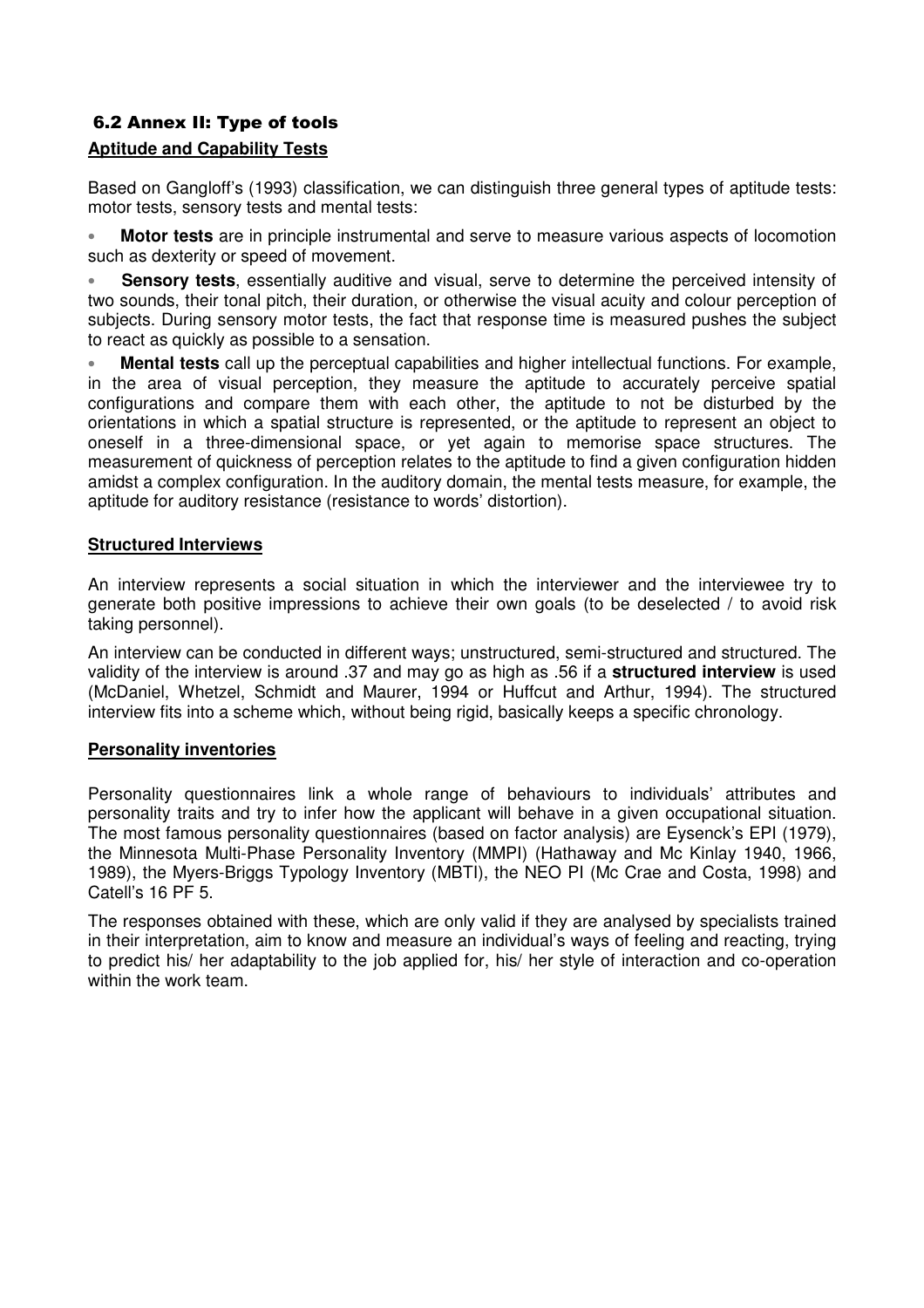# 7 Links/References

#### **Legal texts and other official documents**

Agreement concluded by the European Transport Worker's Federation (ETF) and the Community of European Railways (CER) on the European Licence for drivers carrying out a cross-border interoperability service (original in French). Brussels, 27 January 2004.

DIRECTIVE 2007/59/EC OF THE EUROPEAN PARLIAMENT AND OF THE COUNCIL of 23 October 2007 on the certification of train drivers operating locomotives and trains on the railway system in the Community European Directive on the Train Driver Licence, Official Journal of the European Union.

COMMISSION DECISION. August 2006, Technical Specifications of Interoperability (TSI) Operations and Traffic Management (2006/920/EC), Official Journal of the European Union.

Directive 2005/47/EC of 18 July 2005 on the Agreement between the Community of European Railways (CER) and the European Transport Workers' Federation (ETF) on certain aspects of the working conditions of mobile workers engaged in interoperable cross-border services in the railway sector, Official Journal of the European Union.

Working group: interoperability of personnel. CCFE CER GEB 1999

The Standards of Educational and Psychological testing. American Psychological Association, 1999 (http://www.apa.org/science/standards.html)

International Guidelines on Computer-Based and Internet Delivered Testing. The British Psychological Society, 2005.

Psychological Testing: A User's Guide. The British psychological Society.

International guideline on test application, International Test Commission, 2000.

Selection of safety personnel –  $1<sup>st</sup>$  European Congress of Railway Psychology 1992 Lyon. SNCF UIC

Meeting of the CER psychologists' Subgroup - 15/16<sup>th</sup> Sep. 2005 Paris. CER SNC

Ethical Code of conduct for psychologists, National Council of Psychologists , Rome 2006

Guidelines for psychological evaluation and selection of personnel. National Council of Psychologists, Rome 2005.

Deontologische code voor Belgische Psychologen (BFP, 2004)

Ethics European Federation of Psychologist's Association (http://www.efpa.be)

Standards for educational and psychological testing (American Psychological Association, American Educational Research Association, National Council on Measurement in Education, 1999)

International Guidelines for Test Use (International Test Commission, 2000)

Directive for the psychological ability assessment, Czech railways, j.s.c.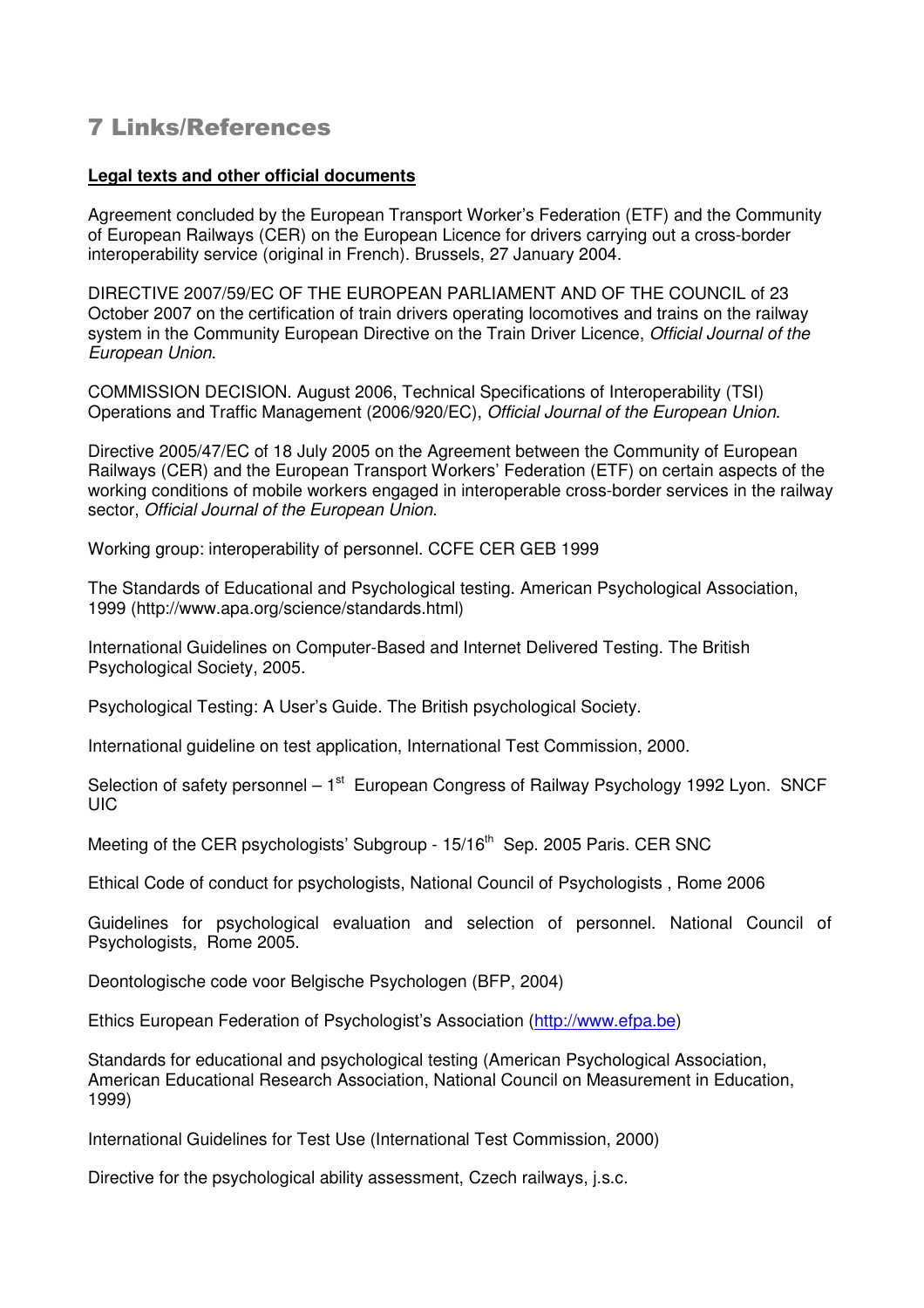Professional Code of ethics for psychologists of the French Society of Psychology

#### **Author references and further reading**

**A cura di R. Giglioli, D. Camerino, G. Costa**, (1995), I compiti lavorativi complessi e di sicurezza nei trasporti. ed. Franco Angeli, Milano.

**American Educational Research Association**, American Psychological Association, & National Council on Measurement in Education. (1985). Standards for Educational and Psychological Testing. Washington DC: American Psychological Association.

**American Psychological Association** (1954), Technical recommendations for psychological tests and diagnostic techniques, Washington Psychol. Assoc.

**Argentero P.** (1993), Test e computer, ed. Franco Angeli, Milano

**Argentero P.** (2006), I test nelle organizzazioni, ed. Il Mulino, Bologna

**Asch S.E**. (1952), Social Psychology, Prentice-Hall, Englewood Cliffs, New Jersey

**Atkinson R.L., Atkinson R.C., Smith E.E., Bem D.J., Hoeksema S.N.** (1996), Hilgard's introduction to psychology, Forth Worth :Harcourt Brace

**Bartram D.** (1995). The Development of Standards for the Use of Psychological Tests in Occupational Settings: The Competence Approach. The Psychologist, May, 219-223.

**Bartram, D.** (1996). Test Qualifications and Test Use in the UK: The Competence Approach. European Journal of Psychological Assessment, **12**, 62-71.

**Binet A., Simon T.** (1905), Sur la nécessité d'établir un diagnostic scientifique des états inférieurs de l'intelligence, L'année psychologique, 11, 193-217

**Boncori L.** (1997) Teoria e Tecniche dei test, ed. Bollati Boringhieri, Torino

**Callen A. & Flecter S., A safe pair of hands: Identifying characteristics that save lives.** Selection & development Review, Vol. 19 No. 3 June 2003.

**Campion M.A., Palmer D., Campion J**. (1997), A review of structure in the selection interview, Personnel Psychology, 50, 699-702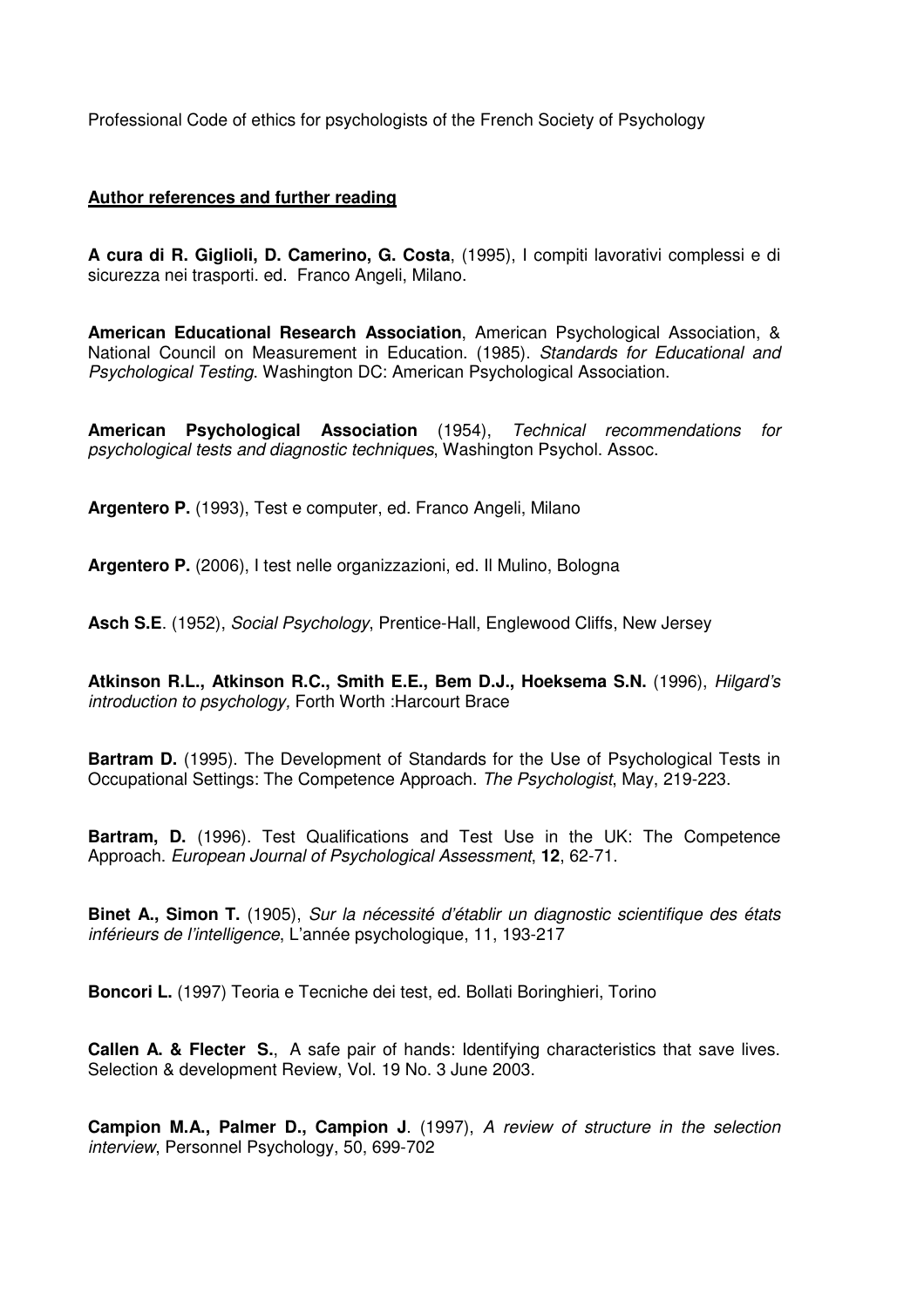**Canadian Psychological Association**. (1987). Guidelines for Educational and Psychological Testing. Ottawa: Canadian Psychological Association.

**Cattell R.B.** (1971), Abilities, their Structure, Growth and Action, Boston, Houghton Mifflin

**Cattel R.B., Eber H.W.** (1974), Test 16 PF de R.B. Cattell, ECPA, Paris

**Cook M.** (1993), Personnel selection and productivity, John Wiley & Sons, Chichester, England

**Dolan S.L., Lamoureux G., Gosselin E.** (1996), Psychologie du travail et des organisations, Gaëtan Morin, Paris

**De Vito J.A.** (1998), The interpersonal communication book, New York, Longman

**Digman J.M.** (1990), Personality structure : Emergence of the five-factor model. Annual Review of Psychology, 41, 417-440

**Dorfer M.** Psicologia del traffico. Analisi e trattamento del comportamento alla guida (2004), ed. McGraw-Hill, Milano

**Eyde L. D., Moreland, K. L. & Robertson G. J.** (1988). Test User Qualifications: A Databased Approach to Promoting Good Test Use. Report for the Test User Qualifications Working Group. Washington DC: American Psychological Association.

**Eyde, L. D., Robertson, G. J., Krug, S. E. et al. (1993)**. Responsible Test Use: Case Studies For Assessing Human Behaviour. Washington DC: American Psychological Association.

**Eysenck H.J.** (1979), La Névrose et vous, Mardaga, Bruxelles,

**Fremer J., Diamond, E. E. & Camara, W. J.** (1989). Developing a Code of Fair Testing Practices in Education. American Psychologist, **44**, 1062-1067.

**Gangloff B**. (1994), La sélection par les tests, EAP, Issy-Les-Moulineaux

**Hambleton R.** (1994). Guidelines for adapting educational and psychological tests: A progress report. European Journal of Psychological Assessment, **10**, 229-244.

**Holland J.L.** (1985), Making vocational choice: a theory of vocational personalities and work environments, Englewood Cliffs, N.J., Prentice -Hall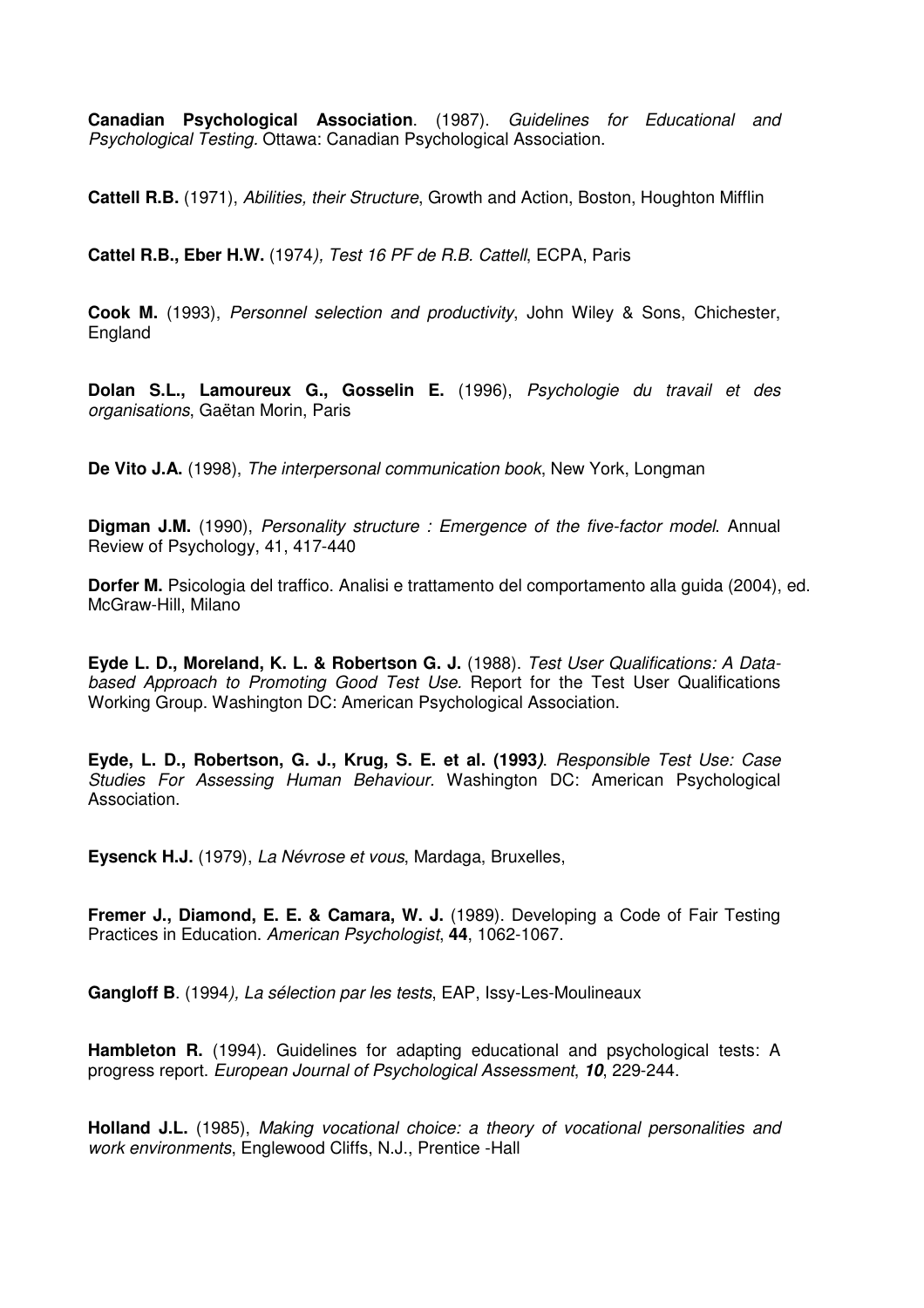**Horn J.L., Cattell R.B.** (1966), Refinement and test of the theory of fluid and crystallized intelligence, Journal of Educational Psychology, 57, 253-270

**Huffcut A.I., Arthur W** (1994), Hunter and Hunter revisited; interview validity for entry-level jobs, Journal of Applied Psychology, 79, 2, 184-190

**Huteau M.** (1995), Manuel de psychologie différentielle, Dunod, Paris

**John O.P., Angleitner A., Ostendorf F.** (1988), The lexical approach to personality : A historical review of trait taxonomic research, European Journal of Personality, 2, 171-203

**Joint Committee on Testing Practices.** (1988). Code of Fair Testing Practices in Education. Washington DC: Joint Committee on Testing Practices.

**Joint Committee on Testing Practices**. (2000). Rights and Responsibilities of Test Takers: Guidelines and Expectations. Washington DC: Joint Committee on Testing Practices.

**Kendall, I., Jenkinson, J., De Lemos, M. & Clancy, D.** (1997). Supplement to Guidelines for the use of Psychological Tests. Australian Psychological Society.

**Lieury A.** (1997), Manuel de psychologie générale, Dunod, Paris

**Liévens S., Cliquet M**. (1993), La sélection du personnel aujourd'hui, EAP, Issy-Les-Moulineaux

**Levy R.** (1979), Handwriting et hiring, Dun's review, 3, 72-79

**McCrae R.R., Costa P.T., Del Pilar G.H., Rolland J.-P. Parker W.D.** (1998), Crosscultural assessment of the five-factor model : The Revised NEO Personality Inventory. Journal of Cross-Cultural Psychology, 29, 171-188

**Mayfield E.C:, Brown S.H., Hamstra B.W.** (1980), Selection Interview in the Life Insurance Industry : An update in Research and Practice, Personnel Psychology, 33, 725- 740

**McDaniel M.A., Whetzel D.L., Schmidt F.L., Maurer S.D.** (1994), The validity of employment interviews: a comprehensive review and meta-analysis, Journal of Applied Psychology, 79, 4, 599-616

**Moreland, K. L., Eyde, L. D., Robertson, G. J., Primoff, E. S. & Most, R. B.** (1995). Assessment of Test User Qualifications: A Research-Based Measurement Procedure. American Psychologist, **50**, 14-23.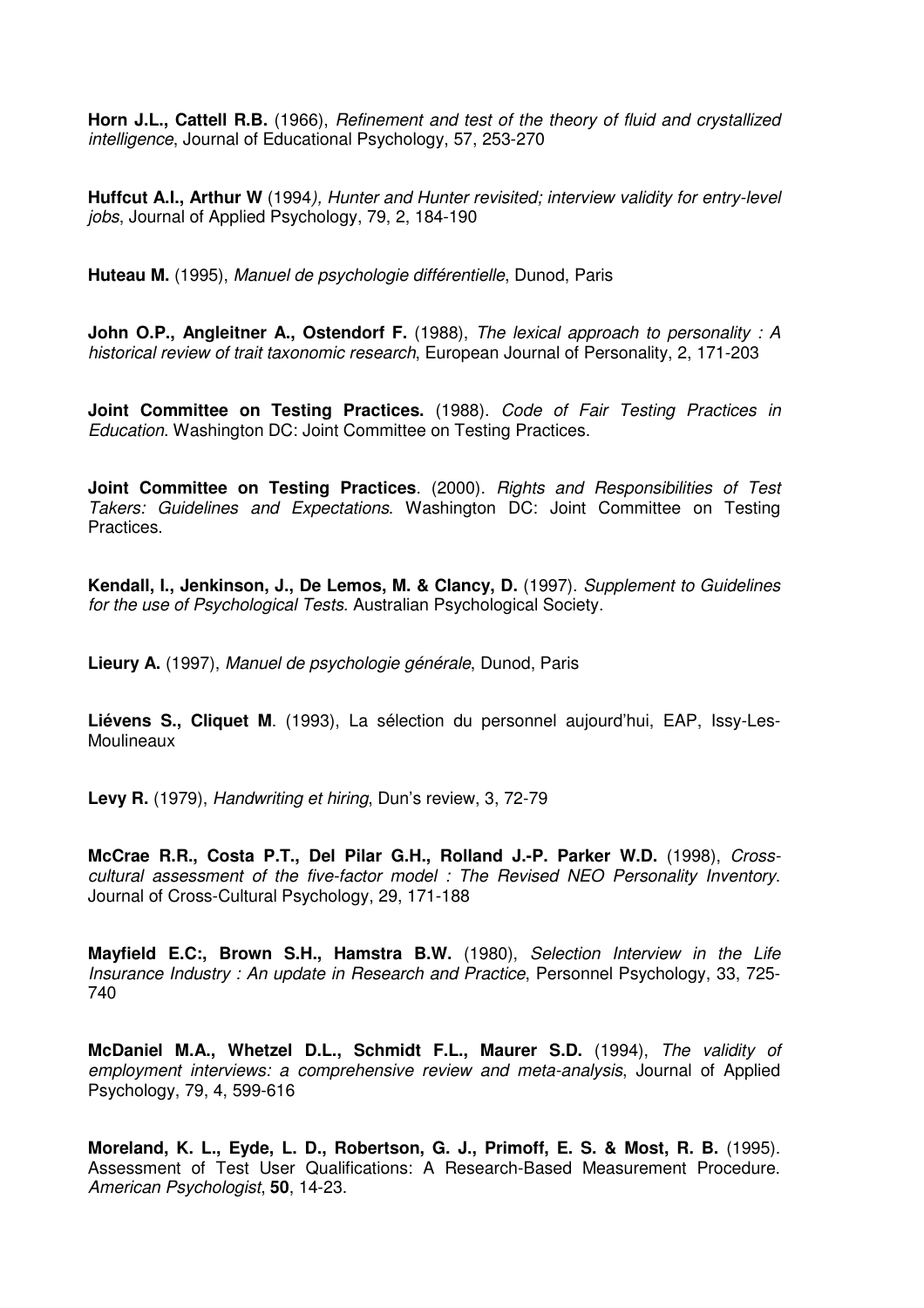**Neter B., Ben-Shakhar G.** (1989), Predictive validity of graphological inferences : a metaanalytic approach, Pers.Indv. Diff., 10, 737-745

**Peabody D., Goldberg L.R.** (1989), Some determinants of factor structures from personality-traits descriptors. Journal of Personality and Social Psychology, 57, 552-567

Piaget J. (1967), La psychologie de l'intelligence, Armand Colin, Paris

**Pieron H.** (1968), Vocabulaire de la Psychologie, PUF, Paris

**Rosenthal R. Jacobson L.** (1992), Pygmalion in the classroom (extended edition), New York, Irvington

**Rosenfeld P., Giacalone R.A., Rindau C.A.** (1995), Impression Management in Organizations, London

**Sardi P. Lucia L.** (2005), Lo psicologo del traffico, ed Carocci, Roma

**Schafer, W. D.** (1992). Responsibilities of Users of Standardized Tests: RUST Statement Revised. Alexandria, VA: American Association for Counseling and Development.

**Sherif M.** (1935), A study of some social factors in perception, Archives of Psychology, 27, 187

**Spearman C**. (1904), General Intelligence Objectively Determined and Measured, American Journal of Psychology, 15, 201-2

**Thurstone L.L., Thurstone T.G**. (1941), Factorial Studies of intelligence, Psychometric Monographs, 2

**Thurstone L.L., Thurstone T.G**. (1964), Manuel d'application de la batterie factorielle PMA, ECPA, Paris

**Trochim W. (1999).** The Research Methods Knowledge Base, 1<sup>st</sup> Edition. Atomic Doc Publishing, Cicinnati, OH. ISBN Number : 0-9701385-2-0

**Van de Vijver, F. & Hambleton, R.** (1996). Translating tests: some practical guidelines. European Psychologist , **1,** 89-99.

**Watkins J.G., Farnum S.E.** (1954, 1962), The Watkins-Farnum Performance Scale, Winona, Minnesota, Hal Leonard